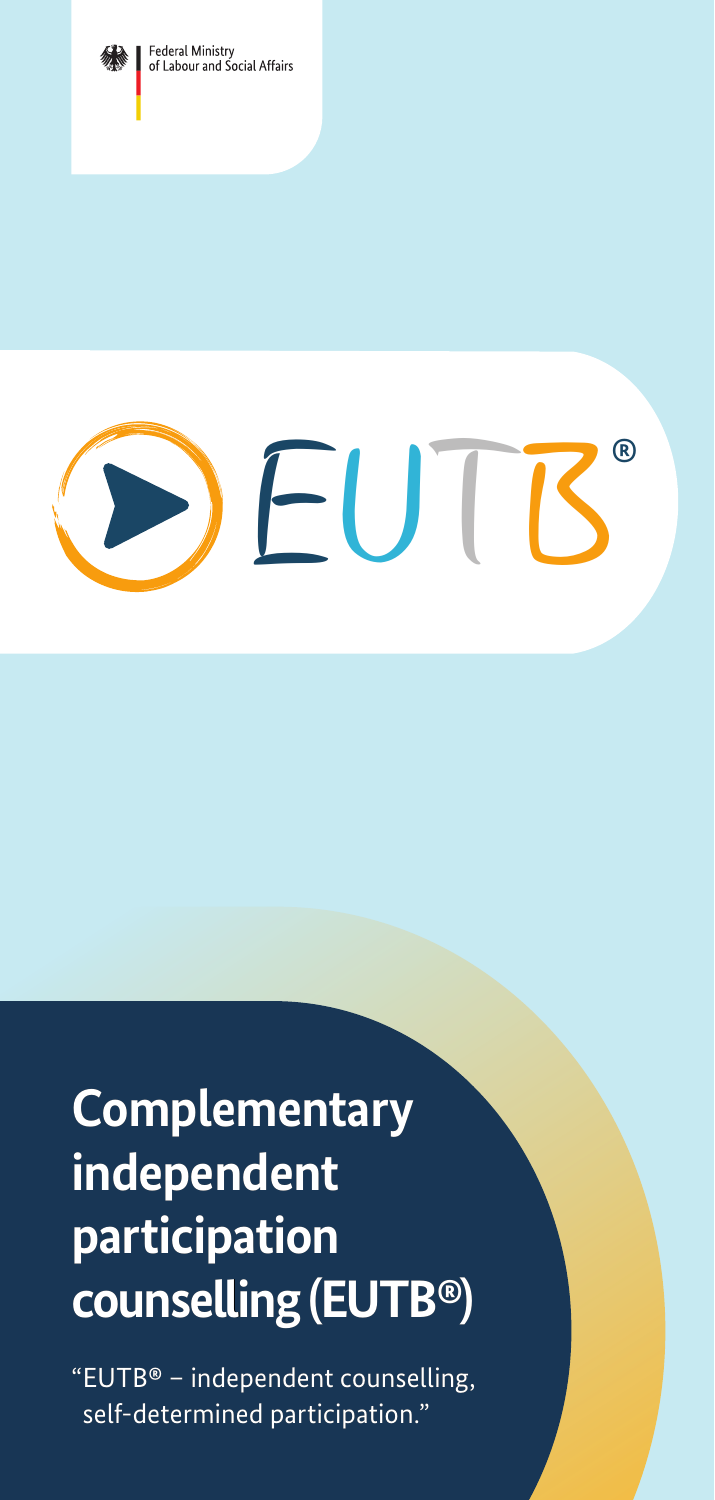### **How does EUTB® counsel?**

- free of charge and confidentially
- ahead of applying for benefits



- on an equal footing so that you can decide in a self-determined manner
- independently of providers paying for or delivering benefits
- complementing counselling by other services
- as your counsellors, we provide advice and guidance
- together we will look for participation options tailored to your individual needs
- in line with the principle "one for all"
- EUTB is all about peer counselling
- EUTB does not offer legal advice and support concerning administrative appeals and legal proceedings.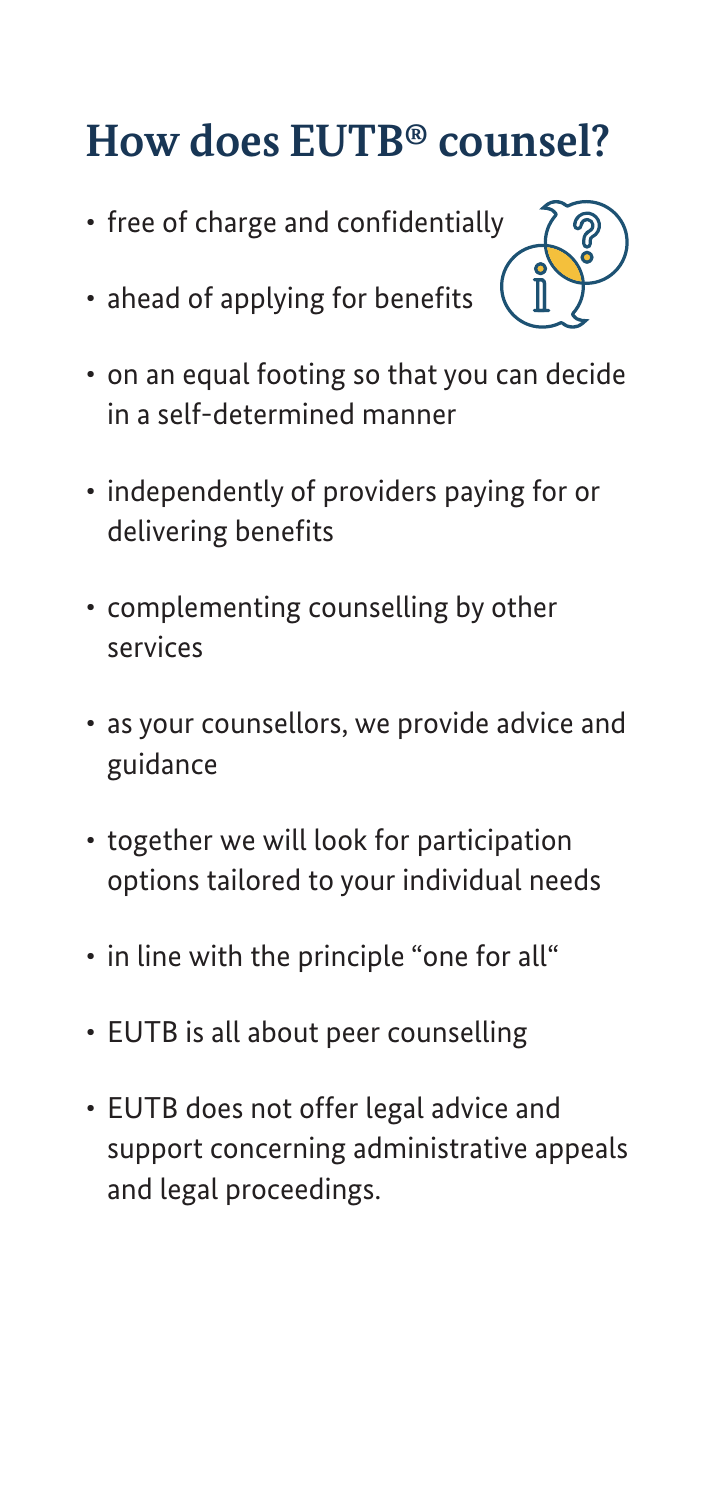### **Whom does EUTB® counsel and on what?**

Complementary independent participation counselling (EUTB® in German) offers free nationwide support and counselling to all persons with disabilities, persons at risk of disabilities and their relatives on all questions related to rehabilitation and participation.

# **Funding**



i

The **Federal Ministry of Labour and Social Affairs** funds EUTB services across Germany pursuant to **section 32 of Social Code Book IX**.

The ministry pays pro rata for staff expenses and the cost of materials (including, in particular, special needs of persons seeking advice such as sign language interpreters).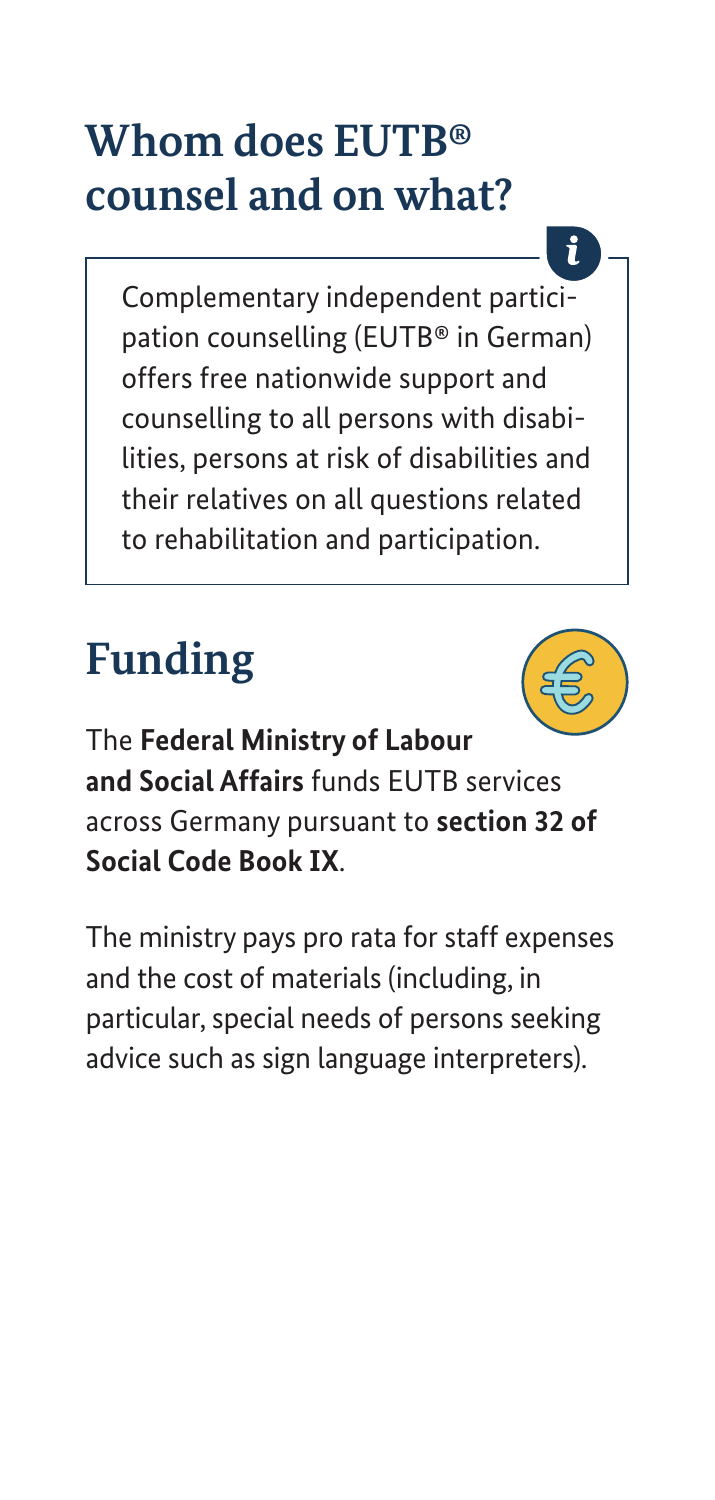# **Additional information**

You will find the contact details of all **EUTB®** services and additional information on the **accessible web portal** [www.teilhabeberatung.de](https://www.teilhabeberatung.de/) (in German).

On your mobile phone, you can find the information using the free app "Teilhabeberatung".



You can find the **iOS** app in the **App Store**.



The app for **Android** can be downloaded from the **Google Play Store**.

The app's content is also available in German sign language and German Easy Read.

### **More information is available at:**



[www.einfach-teilhaben.de](https://www.einfach-teilhaben.de/) [www.gemeinsam-einfach-machen.de](https://www.gemeinsam-einfach-machen.de/)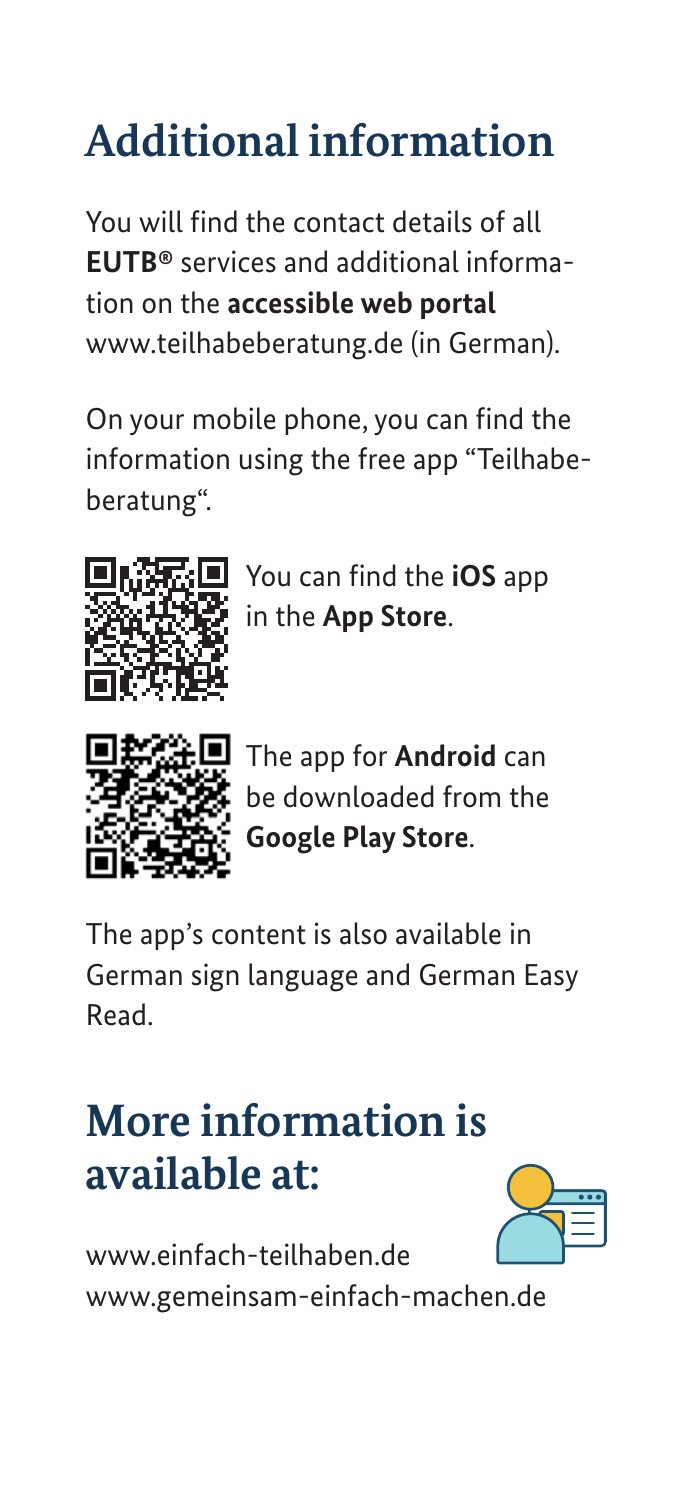### **Looking for counselling services close to you?**

**Space for stamps**

Have a look at the counselling map at [www.teilhabeberatung.de](https://www.teilhabeberatung.de/)



### BMAS citizens' helpline

+49 30 221 911 006\*

\* Service hours: Mon. - Thur. between 8.00 - 20.00

Sign language phone (in German): [www.gebaerdentelefon.de/bmas](https://www.gebaerdentelefon.de/bmas/)